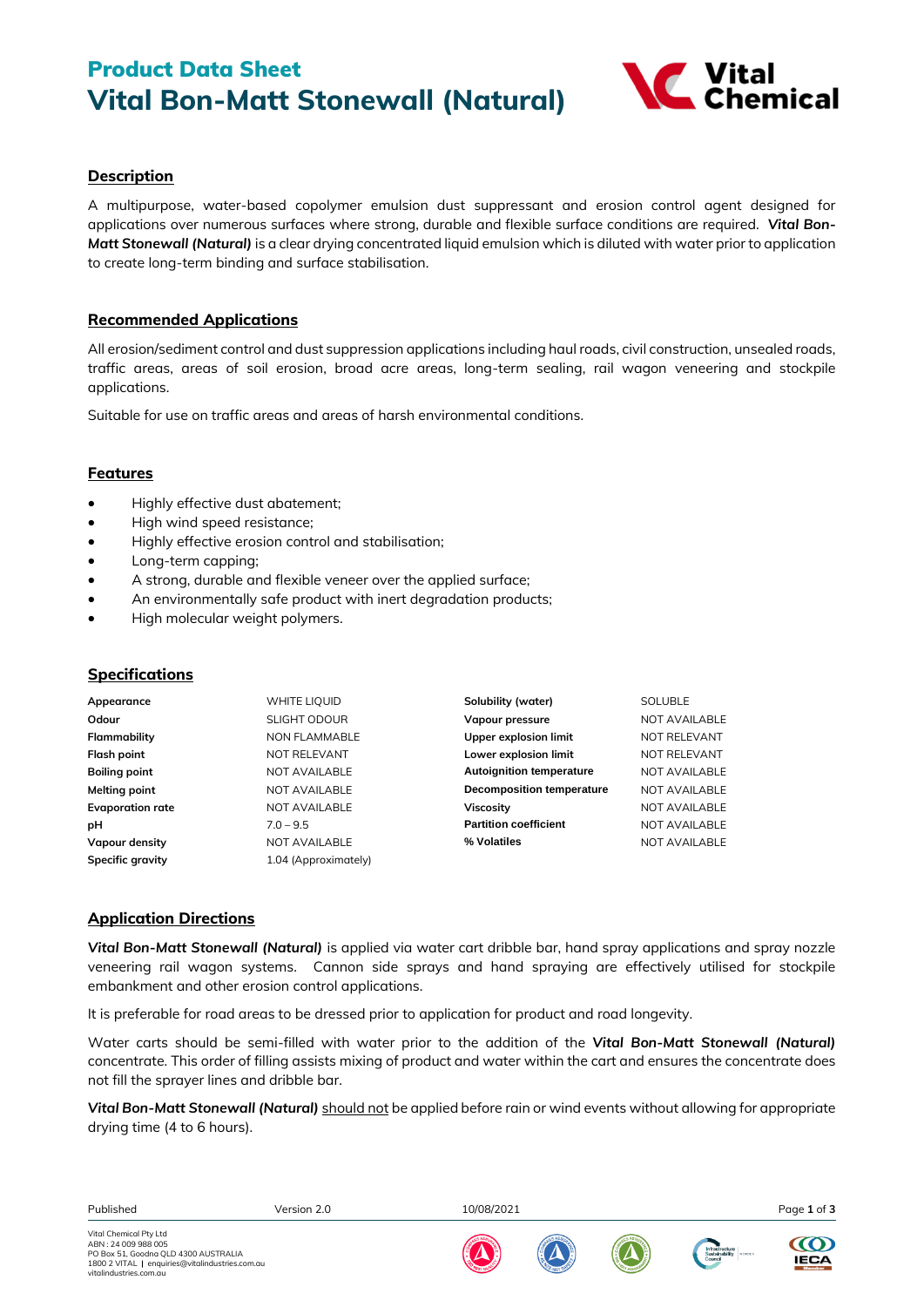# Product Data Sheet **Vital Bon-Matt Stonewall (Natural)**



### **Dilution Rates**

Due to numerous variables associated with surface composition and the level of control required, it is not practical to list a standard application rate. Onsite analysis and assessment by our *Technical Representatives* will ensure the optimum application is employed for each individual site. However, it is essential to abide by the recommended dilution rates for all applications to ensure product efficiency and other factors such as site and environmental requirements are upheld.

A generalised surface coverage of diluted product equates to: **1L dilute : 1m² surface**

#### **Maintenance**

Maintenance will vary according to site specifications. Once effectiveness is reduced, more dilute *Vital Bon-Matt Stonewall (Natural)* applications can be employed if required for water cart and hand spray applications.

## **Cleaning of Water Cart and Pumps**

Water cart pumps and application devices must be flushed with water immediately after *Vital Bon-Matt Stonewall (Natural)* application runs.

## **Shelf Life**

*Vital Bon-Matt Stonewall (Natural)* should be stored at a temperature of min. +5°C to max. +45°C. Shelf life is approximately 12 months.

*Vital Bon-Matt Stonewall (Natural)* must be kept in closed drums/containers or closed tanks. Containers must be closed tightly to avoid contact with air, which can contribute to product contamination.

**Do not keep pre-diluted product for longer than 2 days** as the shelf life is drastically reduced once contaminants (such as water) are introduced.

## **Packaging**

*Vital Bon-Matt Stonewall (Natural)* is supplied in 1,000L IBCs and bulk volumes.

## **Precautions**

*Vital Bon-Matt Stonewall (Natural)* contains no hazardous substances requiring labelling. For more information, refer to Safety Data Sheet.

For any further product or application advice or instruction, contact Vital Chemical Pty Ltd.

Ensure product concentrate or solution is not sprayed, applied or enabled to enter waterways and water systems.

Contractors must undertake appropriate risk assessments to ensure the safe delivery of the product to the application area.

#### **STATEMENT OF RESPONSIBILITY**

The technical information and application advice given in the **Vital Chemical Pty Ltd** publication are based on the present state of our best scientific and practical knowledge. As the information herein is of a general nature, no assumption can be made as to a product's suitability for a particular use or application and no warranty as to its accuracy, reliability or completeness either expressed or implied is given other than those required by law. The user is responsible for checking the suitability of products for their intended use.

Published Version 2.0 10/08/2021 Page **2** of **3**